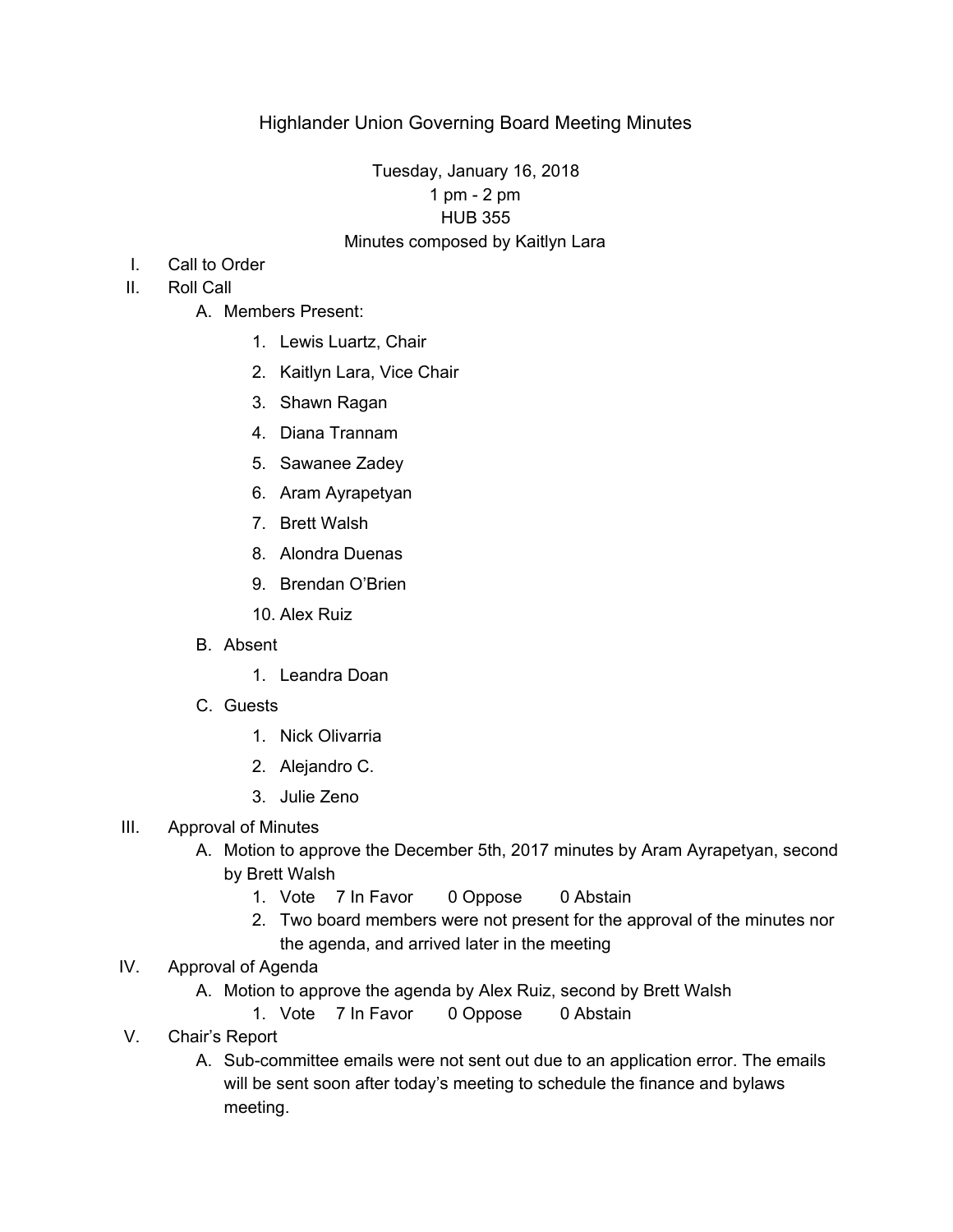- B. Welcome back to UCR, happy 2018, and make sure to send your Winter 2018 schedules if you haven't already.
- VI. HUB Report: Brendan O'Brien, Director
	- A. VSA Updates that happened over break: Jim Sandoval has retired. Tom Smith, the current Dean of Graduate School of Education, is serving as Interim Vice Chancellor. Joe Virata will continue to remain as the Interim Assistant Vice Chancellor and Dean of Students. There will be a national search for a new Vice Chancellor, and more details will be released over the next couple months as they plan to hire over the summer.
	- B. There is an open-student forum this week for the Student Success Center from 12pm-2pm in the upper HUB plaza for to voice their opinions on the project. The working group is also meeting this week to decide on a site location, and to review information received from the forum.
	- C. The HUB currently applies room set-up fees for most of the conference rooms. The fees for each room are as follows:
		- 1. HUB 265 \$15
		- 2. HUB 268 \$25
		- 3. HUB 269 \$30
		- 4. HUB 302 \$100
		- 5. HUB 302 North \$50
		- 6. HUB 302 South \$55
		- 7. HUB 355 \$40
		- 8. HUB 367, 379, 260 \$20

The grand total of these fees from July 2016 to July 2017 was \$4,975.00 which is not income that the HUB currently relies on. Brendan O'Brien proposes removing the set-up fees for all rooms mentioned above except for 302, 302 North, and 302 South. The fees would be removed for student clubs and organizations, as the income is not pertinent for the HUB, starting in the Spring Quarter 2018. The fees will remain in place for departments and outside-events.

- 1. Alex Ruiz is concerned with the HUB budget if these fees are removed since the board approved the \$8 million for the Student Success Center. Although these fees are small, he advises the board to keep in mind the future of building's finances and the student's experiences with this building. Brendan O'Brien replied that the \$8 million was already set aside in another budget for expansion projects. It was not part of the day to day costs. Based on the new commons fee of \$90 per student, anticipated income from planned events, and the expected SLA one-to-one transfer, no other expected fees should amount. THe HUB still has plenty of reserves if we remove some of these smaller income fees for the operation of the building.
- 2. Motion to approve the Room Set-Up fees for the rooms listed above, except for all 302 rooms by Luis Luartz, second by Shawn Ragan.
	- a) Vote 9 In Favor 0 Oppose 0 Abstain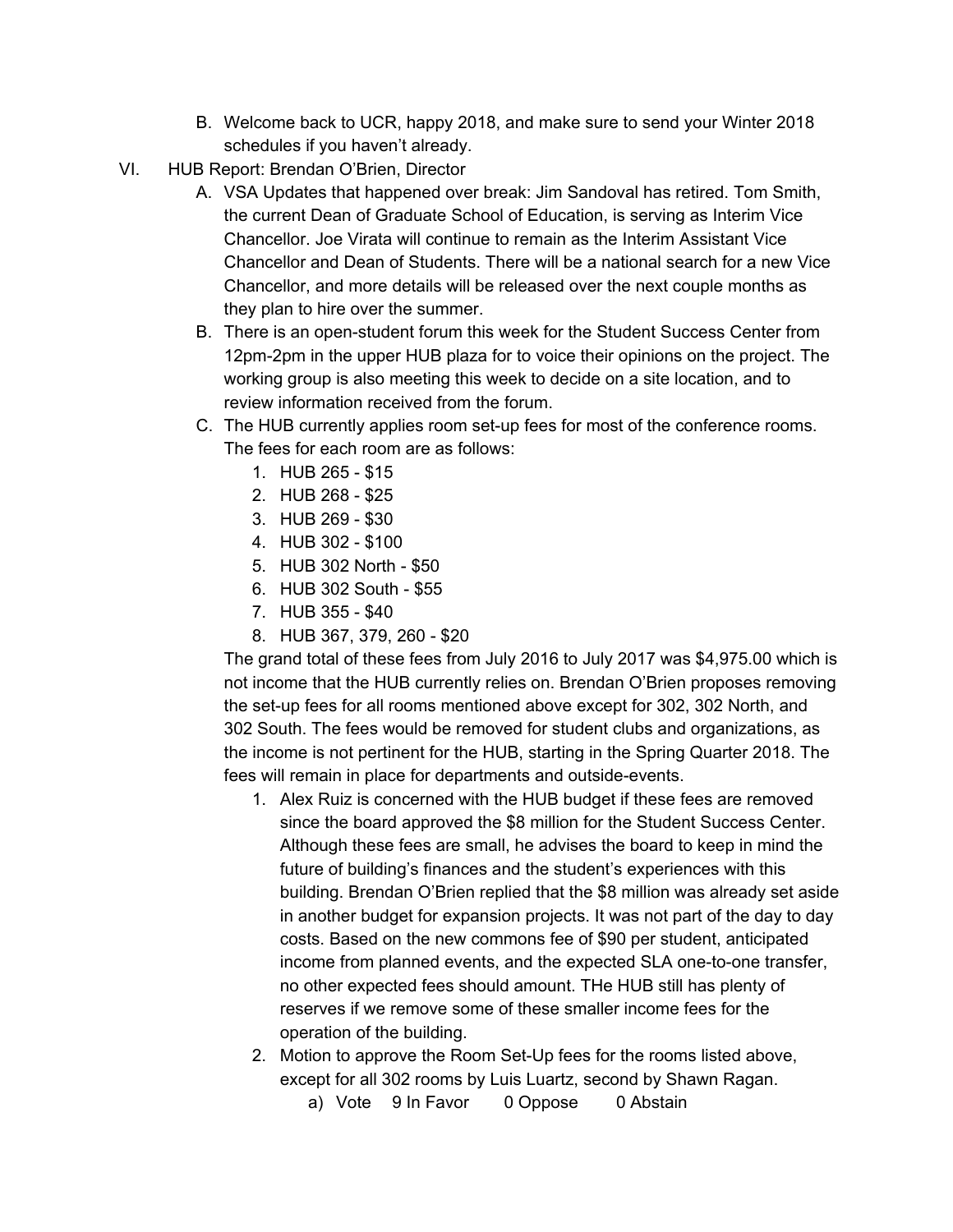- D. Nick Olivarria stated that Vendor Processing Fees are added when a student organization supported vendor comes to campus (like Stussy or other merchandises vendors). Each student organization is permitted to bring an off-campus vendor 2 days per quarter for fundraising. The vendor pays the organization \$150 per day, as well as pay a \$35 fee to the student organization (who pays this \$35 fee to the HUB). The HUB applies this fee to process vendor applications, however, years ago this is more manageable. Now, these payments and approvals are handled through the main cashier's office (who approves the vendors' insurance as well). The proposal is to waive this \$35 fee because the HUB does not handle the vendor processing as much as they used to in the past; the fee is no longer necessary. For the July 2016 to July 2017 period, these fees amounted to \$935.
	- 1. If the proposal is approved to remove the \$35 vendor fee, it would be implemented immediately.
	- 2. Alex Ruiz asked how the vendors are held accountable for any damage when they come to campus, especially those who drive on campus. Nick said that the vendors have to show their general liability insurance (additionally insured through Regents UC with a minimum of \$1 million of coverage), and if they plan to drive on campus, they must also show their commercial auto insurance with the same coverage. Vendors will not be allowed on campus if they cannot provide these insurances.
	- 3. Aram Ayrapetyan supports the removal of these fees (as well as the room-fee removal) because more organizations will most likely want to bring more vendors to campus. He said that many student organizations are looking for something like this, and it will benefit the campus overall.
	- 4. Shawn asked where these fees were allocated to in the past years, to which Brendan O'Brien replied that they were put into general maintenance fees, which slowly accrued. There are other funds that fund this maintenance fee budget, and the fees will not largely reduce this budget.
	- 5. Motion to approve the Waiver of the Vendor Processing Fee by Brett Walsh, second by Aram Ayrapetyan.
		- a) Vote 9 In Favor 0 Oppose 0 Abstain
- VII. Food Service Report, Julie Zeno
	- A. Julie Zeno is sitting in for today's meeting. She was just moved from Residential, and is now Manager for HUB Dining and is transitioning into the new role. Lewis Luartz had a few questions to bring to Robin.
		- 1. The first regards taxes at HUB restaurants. Awhile ago, students were not taxed on HUB dining foods. However, students are reporting that at Chronic Tacos and the Habit, they are taxing students. Julie Zeno will email Robin and will report back at the next meeting.
		- 2. Students are complaining about rice being undercooked, and meat being overcooked at Chronic Tacos. Brendan O'Brien also asked about the tip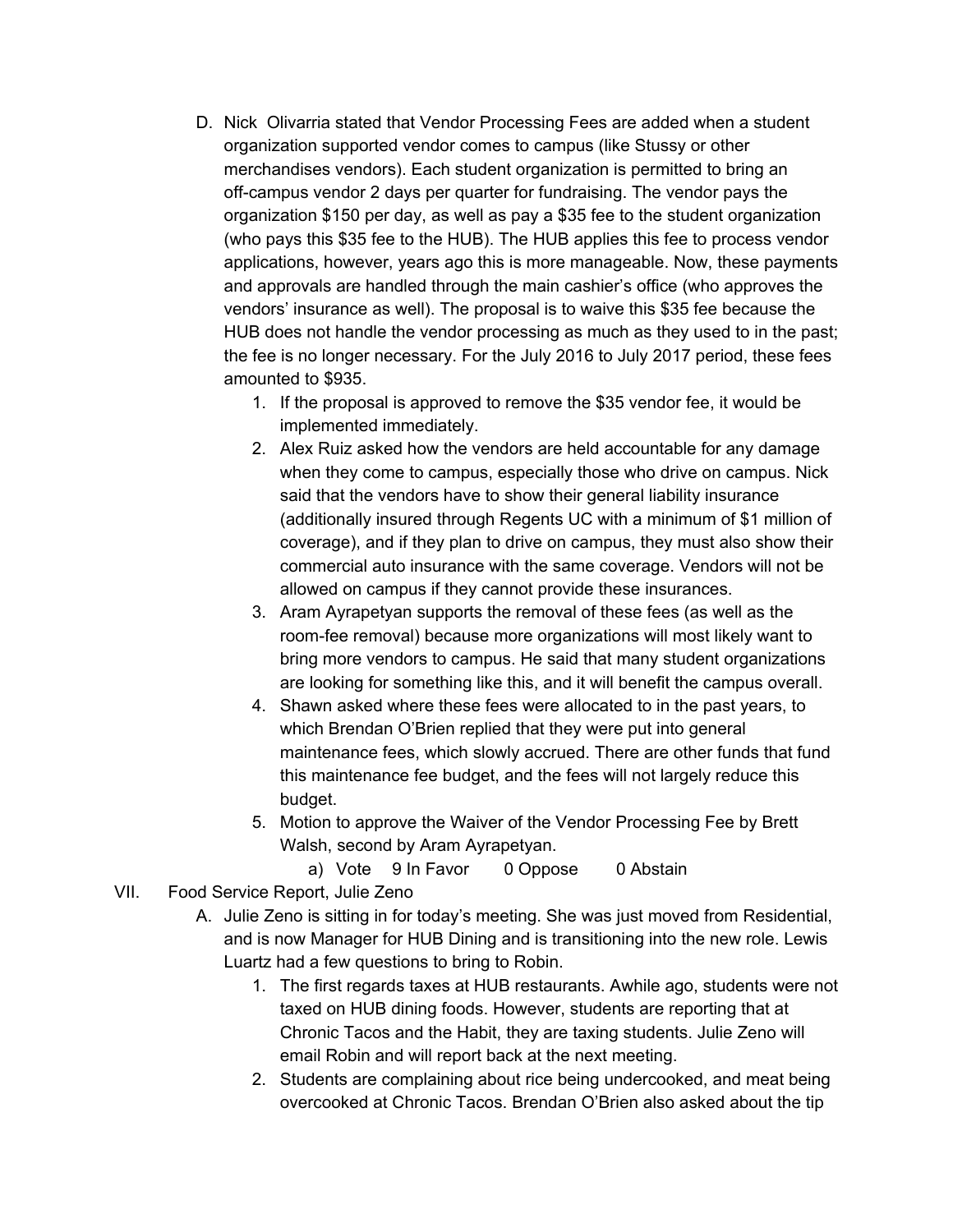jar currently in place at the Habit, that he has not seen at other HUB dining facilities. Julie Zeno replied that there is a no tip jar policy on campus, and will report back.

3. A few meetings ago, the board discussed mobile ordering. Lewis asked if there were any updates on that project, as well as nutrition facts for HUB dining. Julie Zeno stated that they did hire a dietician who is currently working on these nutrition facts, but she will report to Robin and get an update.

# VIII. Public Forum

A. Alejandro C., with Baile Folklorico at UCR, would like to reserve HUB 269 for dance practice on Tuesdays, 9pm -10:30pm for this quarter, if not the rest of the school year. They were not able to reserve the room through the link provided through email by Stella. The student club will be performing at the Student of Color Conference on January 26th, and R'Kids event hosted by the Women's Resource Center. Brendan O'Brien replied that Nick Olivarria could better assist with this request. He, neither the board has the appropriate information in front of them to approve the room request. He is aware that the new flooring was installed, which was a project completed by VCSA. The old floor was removed and replaced with a flooring that is better suited for this type of dancing. It is more easily replaceable and cheaper to replace than the old flooring. Nick Olivarria will work with this student to schedule this booking after the meeting.

# IX. Subcommittee Reports

- A. The emails were not sent; there are no reports.
- B. Lewis Luartz would like to have a meeting next week and would like to schedule it now. The Finance Committee was set for Friday, January 19th from 12pm - 1pm, with a location to be announced. The By-Laws Committee was scheduled for Friday, January 26th from 12pm - 1pm, with a location to be announced.

## X. New Business

- A. Aram Ayrapetyanwould like to promote item a (Financial Aid 103: Everything You Need to Know About Credit), because many groups on campus (specifically the Costo Hall programs) are very interested about this program but were not aware of when it was scheduled. Aram Ayrapetyan wants to promote this through HUB announcements. Brendan O'Brien will send out more information to these groups.
- B. Motion to approve items a through d by Shawn Ragan, second by Diana Trannam
	- 1. Vote 9 In Favor 0 Oppose 0 Abstain
- XI. Old Business
	- A. Brendan O'Brien has nothing to report on the \$15 operating fee beyond normal hours, nor the HUB Posting Policy Review and Questions.
- XII. Announcements
	- A. Aram Ayrapetyan reminded the board that ASUCR is having their open house on Wednesday from 12pm - 2pm. There will be free food and information on how to